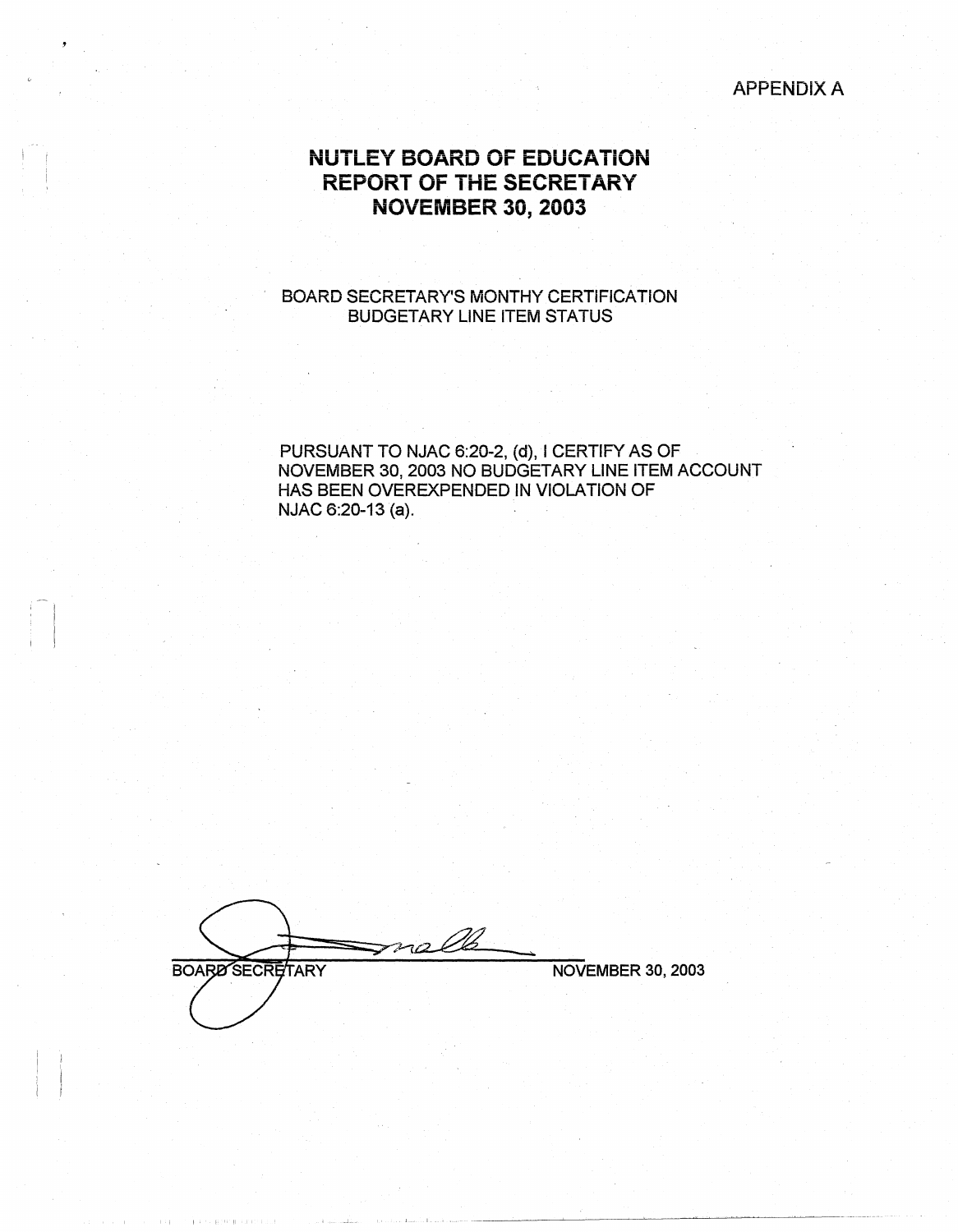JJa,J,11 -~'~-'--'- -----~~-~~~------~----~---------~

\_ **12110/03** 

|             | 7/1/03<br><b>Starting date</b> | <b>Ending date 11/30/03</b>                 | $\alpha$ .<br><b>Fund: 10</b>      |                              |
|-------------|--------------------------------|---------------------------------------------|------------------------------------|------------------------------|
|             |                                |                                             | <b>Assets and Resources</b>        |                              |
|             | Assets:                        |                                             |                                    |                              |
| 101         | Cash in bank                   |                                             |                                    | \$3,945,832.34<br>\$4,400.00 |
| $102 - 106$ | Cash Equivalents               |                                             |                                    | \$0.00                       |
| 111         | Investments                    |                                             |                                    | \$116,000.00                 |
| 116         |                                | Capital Reserve Account                     |                                    |                              |
| 121         | Tax levy Receivable            |                                             |                                    | \$20,538,535.00              |
|             | Accounts Receivable:           |                                             |                                    |                              |
| 132         | Interfund                      |                                             | \$0.00                             |                              |
| 141         |                                | Intergovernmental - State                   | \$4,208,195.06                     |                              |
| 142         |                                | Intergovernmental - Federal                 | \$0.00                             |                              |
| 143         |                                | Intergovernmental - Other                   | \$29,395.88                        |                              |
| 153, 154    |                                | Other (net of estimated uncollectable of \$ | \$0.00                             | \$4,237,590.94               |
|             |                                |                                             |                                    |                              |
|             | Loans Receivable:              |                                             |                                    |                              |
| 131         | Interfund                      |                                             | \$0.00                             |                              |
| 51, 152     |                                | Other (Net of estimated uncollectable of \$ | \$0.00                             | \$0.00                       |
|             | <b>Other Current Assets</b>    |                                             |                                    | \$0.00                       |
|             | <b>Resources:</b>              |                                             |                                    |                              |
| 301         |                                | <b>Estimated revenues</b>                   | \$41,386,239.87                    |                              |
| 302         |                                | Less revenues                               | (\$41, 243, 787.77)                | \$142,452.10                 |
|             |                                | <b>Total assets and resources</b>           |                                    | \$28,984,810.38              |
|             |                                |                                             | <b>Liabilities and fund equity</b> |                              |
|             | Liabilities:                   |                                             |                                    |                              |
|             |                                |                                             |                                    |                              |
| 411         |                                | Intergovernmental accounts payable - state  |                                    | \$0.00                       |
| 421         | Accounts payable               |                                             |                                    | \$14,778.65                  |
| 431         | Contracts payable              |                                             |                                    | \$0.00                       |
| 451         | Loans payable                  |                                             |                                    | \$0.00                       |
| 481         |                                | Deferred revenues                           |                                    | \$0.00                       |
|             |                                | Other current liabilites                    |                                    | \$0.00                       |
|             |                                |                                             |                                    |                              |
|             |                                | <b>Total liabilities</b>                    |                                    | \$14,778.65                  |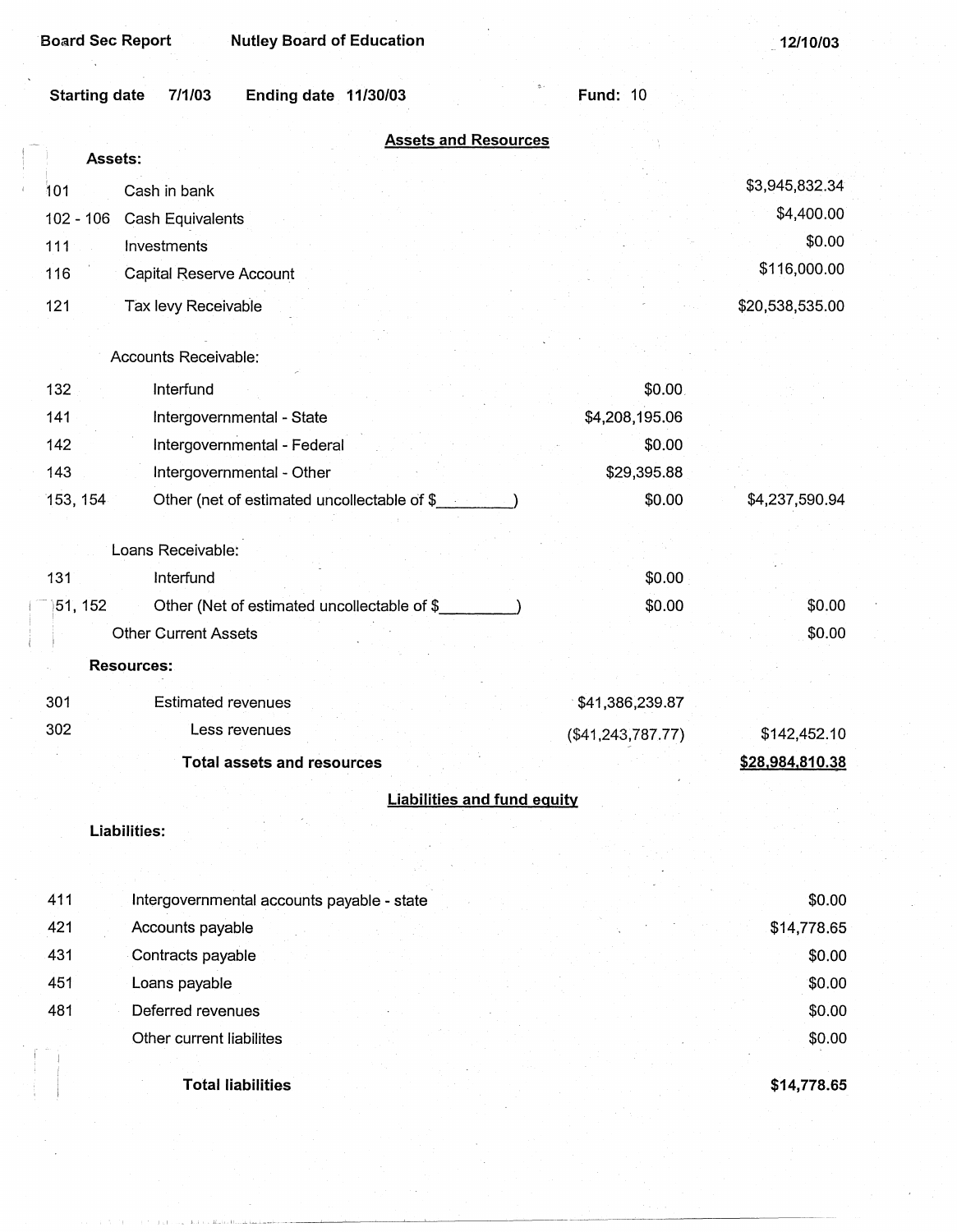| <b>Board Sec Report</b> | <b>Nutley Board of Education</b>               |                 | 12/10/03     |
|-------------------------|------------------------------------------------|-----------------|--------------|
| <b>Starting date</b>    | 7/1/03<br><b>Ending date</b><br>11/30/03       | <b>Fund: 10</b> |              |
|                         |                                                |                 |              |
| <b>Fund Balance:</b>    |                                                |                 |              |
| Appropriated:           |                                                |                 |              |
| 753,754                 | Reserve for encumbrances                       | \$24,878,576.02 |              |
| 761                     | Capital reserve account - July                 | \$116,000.00    |              |
| 604                     | Add: Increase in capital reserve               | \$0.00          |              |
| 307                     | Less: Budgeted withdrawal from capital reserve | \$0.00          | \$116,000.00 |
| 762                     | Adult education programs                       | \$0.00          |              |

| 602 | Less: Expenditures                 | (\$13,658,874.13) |                   |                                   |
|-----|------------------------------------|-------------------|-------------------|-----------------------------------|
|     | Encumbrances<br>Total appropriated | (\$24,878,576.02) | (\$38,537,450.15) | \$2,950,277.62<br>\$27,944,853.64 |
|     | Unappropriated:                    |                   |                   |                                   |
| 770 | Fund balance, July 1               |                   |                   | \$1,025,178.09                    |
| 303 | <b>Budgeted fund balance</b>       |                   |                   | \$0.00                            |
|     | Total fund balance                 |                   |                   |                                   |
|     | Total liabilites and fund equity   |                   |                   |                                   |

Appropriations \$41,487,727.77

### **Recapitulation of Budgeted Fund Balance:**

Other reserves

751,752,76x

601

|                                    | <b>Budgeted</b>   | <b>Actual</b>       | Variance       |
|------------------------------------|-------------------|---------------------|----------------|
| Appropriations                     | \$41,487,727.77   | \$38,537,450.15     | \$2,950,277.62 |
| Revenues                           | (\$41,386,239.87) | (\$41, 243, 787.77) | (\$142,452.10) |
| Subtotal                           | \$101,487.90      | (\$2,706,337.62)    | \$2,807,825.52 |
| Change in capital reserve account: |                   |                     |                |
| Plus - Increase in reserve         | \$0.00            | \$0.00              | \$0.00         |
| Less - Withdrawal from reserve     | \$0.00            |                     | \$0.00         |
| Subtotal                           | \$101,487.90      | (\$2,706,337.62)    | \$2,807,825.52 |
| Less: Adjustment for prior year    | (\$101,487.90)    | (\$101,487.90)      |                |
| Budgeted fund balance              | \$0.00            | (\$2,807,825.52)    | \$2,807,825.52 |

Prepared and submitted by :<br>Board Secretary Date

Date

\$0.00

\$28,970,031.73

**\$28,984.810.38**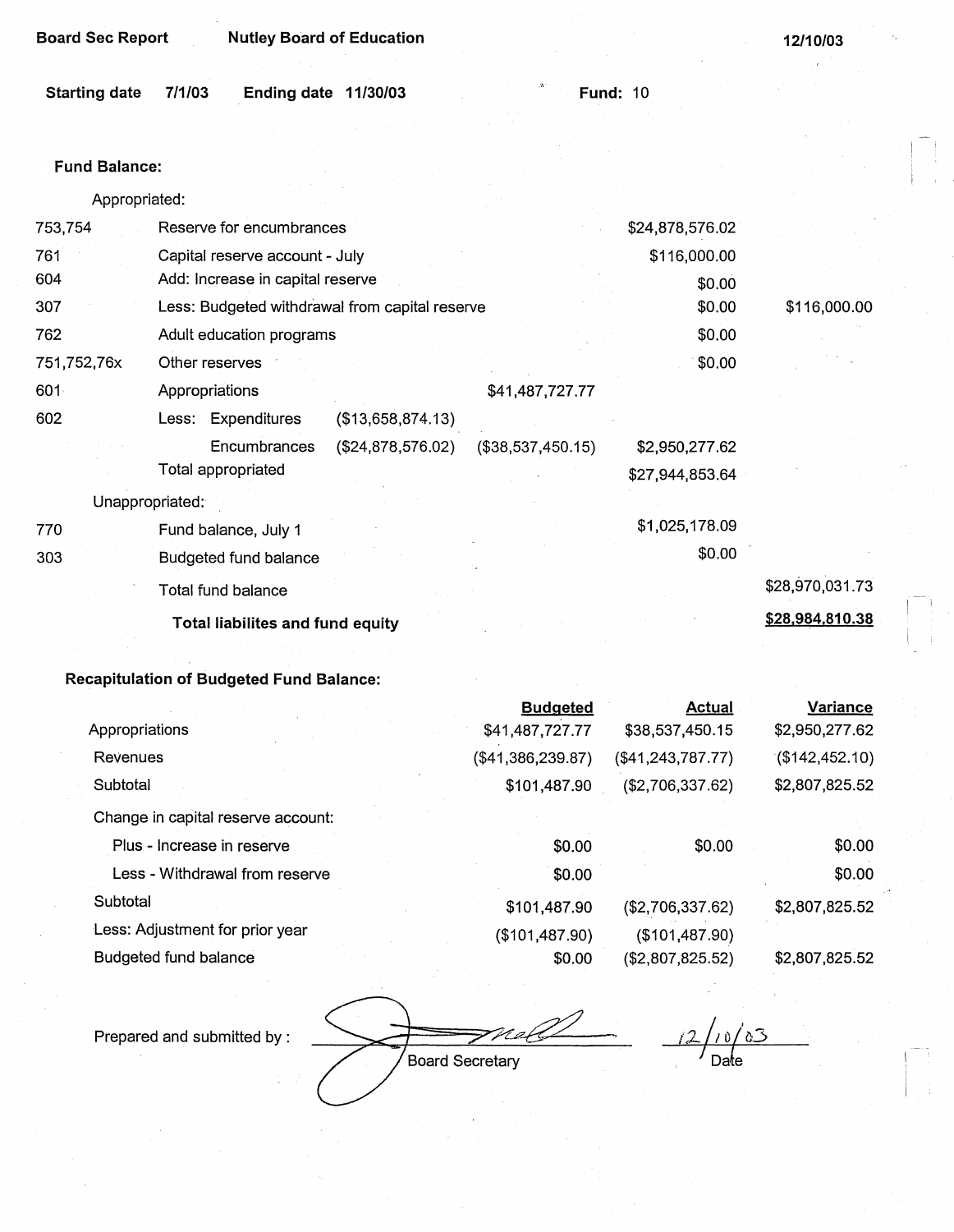| <b>Starting date</b><br>7/1/03<br>Ending date 11/30/03  | <b>Fund: 20</b> |              |
|---------------------------------------------------------|-----------------|--------------|
| <b>Assets and Resources</b>                             |                 |              |
| Assets:                                                 |                 |              |
| 101<br>Cash in bank                                     |                 | \$290,488.21 |
| $102 - 106$<br>Cash Equivalents                         |                 | \$0.00       |
| 111<br>Investments                                      |                 | \$0.00       |
| 116<br>Capital Reserve Account                          |                 | \$0.00       |
| 121<br>Tax levy Receivable                              |                 | \$0.00       |
|                                                         |                 |              |
| Accounts Receivable:                                    |                 |              |
| 132<br>Interfund                                        | \$0.00          |              |
| 141<br>Intergovernmental - State                        | \$1,100.07      |              |
| 142<br>Intergovernmental - Federal                      | \$440.96        |              |
| 143<br>Intergovernmental - Other                        | \$0.00          |              |
| 153, 154<br>Other (net of estimated uncollectable of \$ | \$0.00          | \$1,541.03   |
|                                                         |                 |              |
| Loans Receivable:                                       |                 |              |
| 131<br>Interfund                                        | \$0.00          |              |
| 151, 152<br>Other (Net of estimated uncollectable of \$ | \$0.00          | \$0.00       |
| <b>Other Current Assets</b>                             |                 | \$0.00       |
| <b>Resources:</b>                                       |                 |              |
| 301<br><b>Estimated revenues</b>                        | \$777,128.00    |              |
| 302<br>Less revenues                                    | (\$370,074.10)  | \$407,053.90 |
| <b>Total assets and resources</b>                       |                 | \$699,083.14 |
|                                                         |                 |              |
| <b>Liabilities and fund equity</b>                      |                 |              |
| Liabilities:                                            |                 |              |
|                                                         |                 |              |
| 411<br>Intergovernmental accounts payable - state       |                 | \$29,731.56  |
| 421<br>Accounts payable                                 |                 | \$0.00       |
| 431<br>Contracts payable                                |                 | \$0.00       |
| 451<br>Loans payable                                    |                 | \$0.00       |
| 481<br>Deferred revenues                                |                 | \$148,180.41 |
| Other current liabilites                                |                 | \$808.61     |
|                                                         |                 |              |
| <b>Total liabilities</b>                                |                 | \$178,720.58 |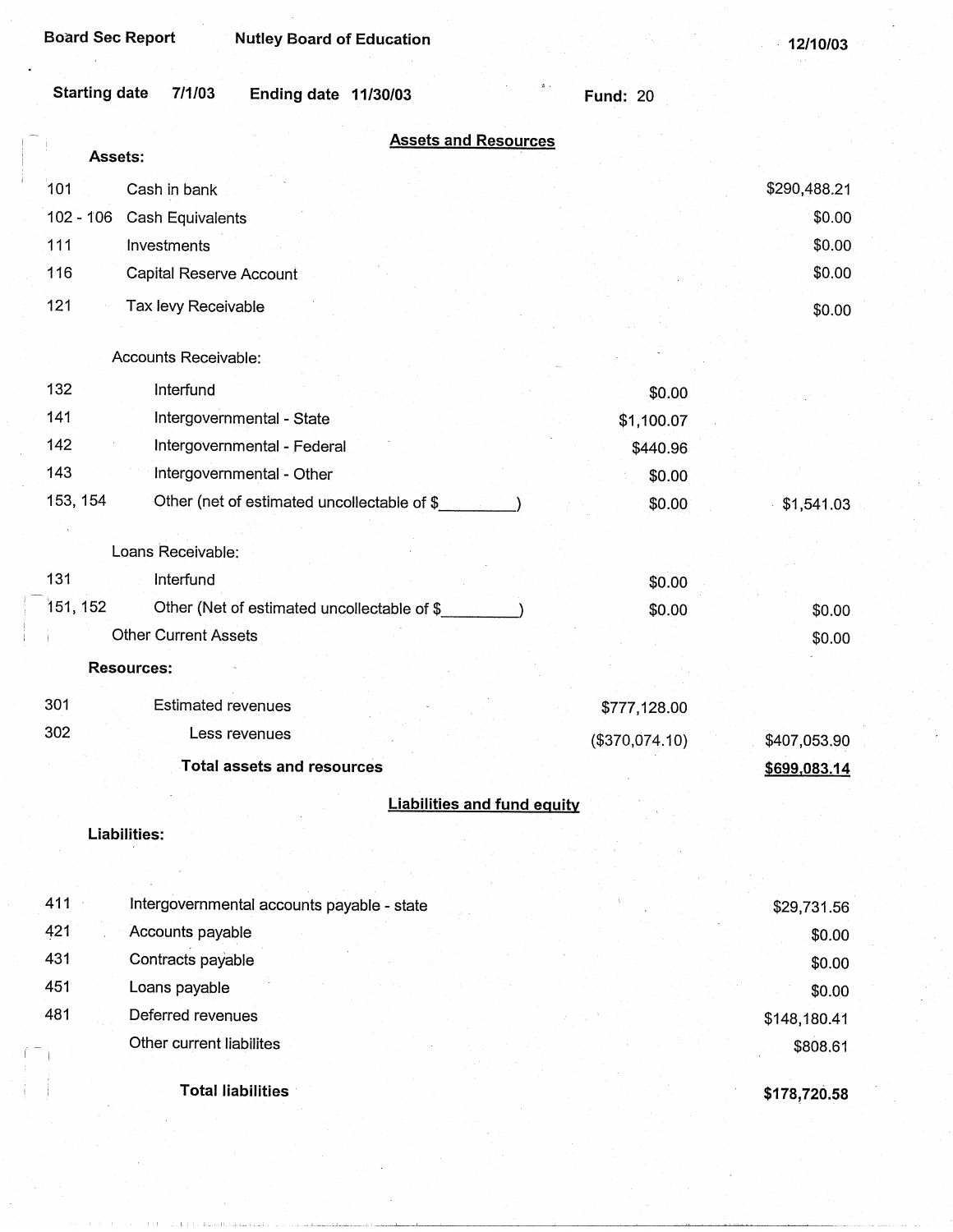| Ending date 11/30/03<br>7/1/03   |                                                | <b>Fund: 20</b>                         |               |              |
|----------------------------------|------------------------------------------------|-----------------------------------------|---------------|--------------|
|                                  |                                                |                                         |               |              |
|                                  |                                                |                                         |               |              |
|                                  |                                                |                                         |               |              |
|                                  |                                                |                                         |               |              |
| Reserve for encumbrances         |                                                |                                         | \$248,621.26  |              |
| Capital reserve account - July   |                                                |                                         | \$0.00        |              |
| Add: Increase in capital reserve |                                                |                                         | \$0.00        |              |
|                                  | Less: Budgeted withdrawal from capital reserve |                                         | \$0.00        | \$0.00       |
| Adult education programs         |                                                |                                         | \$0.00        |              |
| Other reserves                   |                                                |                                         | \$0.00        |              |
| Appropriations                   |                                                | \$804,426.18                            |               |              |
| Less: Expenditures               | (\$256,765.64)                                 |                                         |               |              |
| Encumbrances                     | (\$248,621.06)                                 | (\$505,386.70)                          | \$299,039.48  |              |
| Total appropriated               |                                                |                                         | \$547,660.74  |              |
| Unappropriated:                  |                                                |                                         |               |              |
| Fund balance, July 1             |                                                |                                         | \$0.00        |              |
| <b>Budgeted fund balance</b>     |                                                |                                         | (\$27,298.18) |              |
| Total fund balance               |                                                |                                         |               | \$520,362.56 |
|                                  |                                                |                                         |               | \$699,083.14 |
|                                  |                                                | <b>Total liabilites and fund equity</b> |               |              |

|                                    | <b>Budgeted</b> | Actual         | <b>Variance</b>   |
|------------------------------------|-----------------|----------------|-------------------|
| Appropriations                     | \$804,426.18    | \$505,386.70   | \$299,039.48      |
| Revenues                           | (\$777, 128.00) | (\$370,074.10) | $(\$407,053.90)$  |
| Subtotal                           | \$27,298.18     | \$135,312.60   | (\$108,014.42)    |
| Change in capital reserve account: |                 |                |                   |
| Plus - Increase in reserve         | \$0.00          | \$0.00         | \$0.00            |
| Less - Withdrawal from reserve     | \$0.00          |                | \$0.00            |
| Subtotal                           | \$27,298.18     | \$135,312.60   | $($ \$108,014.42) |
| Less: Adjustment for prior year    | (\$0.00)        | (\$0.00)       |                   |
| Budgeted fund balance              | \$27,298.18     | \$135,312.60   | (\$108,014.42)    |

Prepared and submitted by : <u>12/10/03</u> Board Secretary Date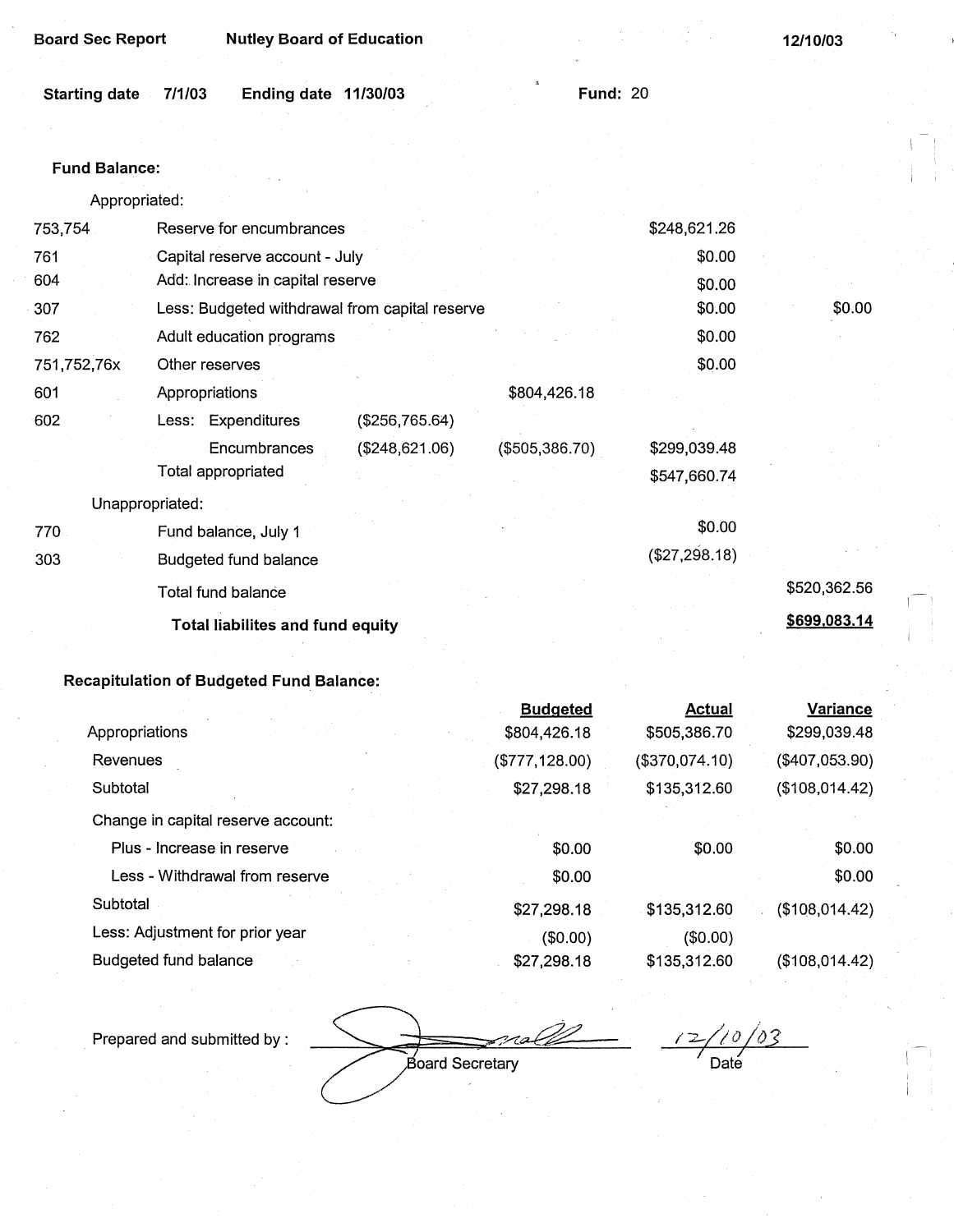... --L....L-----l,~·~~-----~------------------------

#### Starting date 7/1/03 Ending date 11/30/03 **Fund:** 30

| <b>Assets and Resources</b><br>Assets:                  |                  |                   |
|---------------------------------------------------------|------------------|-------------------|
|                                                         |                  |                   |
| 101<br>Cash in bank                                     |                  | \$2,289,632.35    |
| $102 - 106$<br>Cash Equivalents                         |                  | \$0.00<br>\$0.00  |
| 111<br>Investments                                      |                  | \$0.00            |
| 116<br><b>Capital Reserve Account</b>                   |                  |                   |
| 121<br>Tax levy Receivable                              |                  | \$0.00            |
| Accounts Receivable:                                    |                  |                   |
| 132<br>Interfund                                        | \$0.00           |                   |
| 141<br>Intergovernmental - State                        | \$0.00           |                   |
| 142<br>Intergovernmental - Federal                      | \$0.00           |                   |
| 143<br>Intergovernmental - Other                        | \$0.00           |                   |
| 153, 154<br>Other (net of estimated uncollectable of \$ | \$0.00           | \$0.00            |
|                                                         |                  |                   |
| Loans Receivable:                                       |                  |                   |
| 131<br>Interfund                                        | \$0.00           |                   |
| 151, 152<br>Other (Net of estimated uncollectable of \$ | \$0.00           | \$0.00            |
| <b>Other Current Assets</b>                             |                  | \$0.00            |
| <b>Resources:</b>                                       |                  |                   |
| 301<br><b>Estimated revenues</b>                        | \$0.00           |                   |
| 302<br>Less revenues                                    | (\$2,871,040.77) | (\$2,871,040.77)  |
| <b>Total assets and resources</b>                       |                  | $($ \$581,408.42) |
| <b>Liabilities and fund equity</b>                      |                  |                   |
| <b>Liabilities:</b>                                     |                  |                   |
|                                                         |                  |                   |
|                                                         |                  |                   |
| 411<br>Intergovernmental accounts payable - state       |                  | \$0.00            |
| 421<br>Accounts payable                                 |                  | \$57,460.00       |
| 431<br>Contracts payable                                |                  | \$0.00            |
| 451<br>Loans payable                                    |                  | \$0.00            |
| 481<br>Deferred revenues                                |                  | \$0.00            |
| Other current liabilites                                |                  | \$0.00            |
|                                                         |                  |                   |
| <b>Total liabilities</b>                                |                  | \$57,460.00       |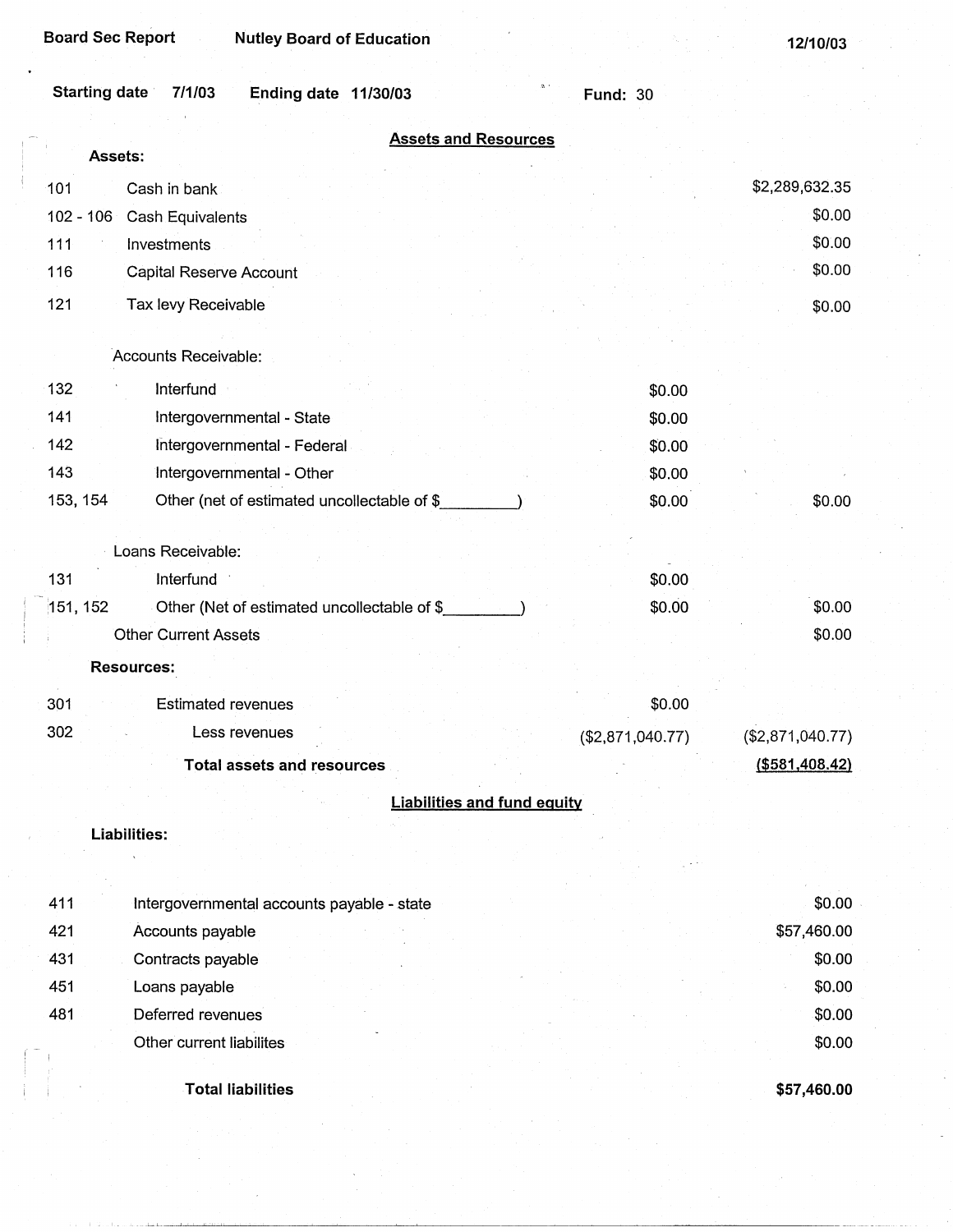| <b>Board Sec Report</b> | <b>Nutley Board of Education</b>                                   |                 |                  |                                    | 12/10/03        |
|-------------------------|--------------------------------------------------------------------|-----------------|------------------|------------------------------------|-----------------|
| <b>Starting date</b>    | 7/1/03<br>Ending date 11/30/03                                     |                 |                  | <b>Fund: 30</b>                    |                 |
|                         |                                                                    |                 |                  |                                    |                 |
| <b>Fund Balance:</b>    |                                                                    |                 |                  |                                    |                 |
| Appropriated:           |                                                                    |                 |                  |                                    |                 |
| 753,754                 | Reserve for encumbrances                                           |                 |                  | \$822,838.76                       |                 |
| 761<br>604              | Capital reserve account - July<br>Add: Increase in capital reserve |                 |                  | \$0.00<br>\$0.00                   |                 |
| 307                     | Less: Budgeted withdrawal from capital reserve                     |                 |                  | \$0.00                             | \$0.00          |
| 762                     | Adult education programs                                           |                 |                  | \$0.00                             |                 |
| 751,752,76x             | Other reserves                                                     |                 |                  | (\$117,920.10)                     |                 |
| 601                     | Appropriations                                                     |                 | \$0.00           |                                    |                 |
| 602                     | Less: Expenditures                                                 | (\$520,948.32)  |                  |                                    |                 |
|                         | Encumbrances<br>Total appropriated                                 | (\$822, 838.76) | (\$1,343,787.08) | (\$1,343,787.08)<br>(\$638,868.42) |                 |
| Unappropriated:         |                                                                    |                 |                  |                                    |                 |
| 770                     | Fund balance, July 1                                               |                 |                  | \$0.00                             |                 |
| 303                     | Budgeted fund balance                                              |                 |                  | \$0.00                             |                 |
|                         | Total fund balance                                                 |                 |                  |                                    | (\$638,868,42)  |
|                         | Total liabilites and fund equity                                   |                 |                  |                                    | ( \$581,408.42) |
|                         |                                                                    |                 |                  |                                    |                 |

|                                    | <b>Budgeted</b> | <b>Actual</b>    | <b>Variance</b>  |
|------------------------------------|-----------------|------------------|------------------|
| Appropriations                     | \$0.00          | \$1,343,787.08   | (\$1,343,787.08) |
| Revenues                           | \$0.00          | (\$2,871,040.77) | \$2,871,040.77   |
| Subtotal                           | \$0.00          | (\$1,527,253.69) | \$1,527,253.69   |
| Change in capital reserve account: |                 |                  |                  |
| Plus - Increase in reserve         | \$0.00          | \$0.00           | \$0.00           |
| Less - Withdrawal from reserve     | \$0.00          |                  | \$0.00           |
| Subtotal                           | \$0.00          | (\$1,527,253.69) | \$1,527,253.69   |
| Less: Adjustment for prior year    | \$0.00          | \$0.00           |                  |
| Budgeted fund balance              | \$0.00          | (\$1,527,253.69) | \$1,527,253.69   |

Prepared and submitted by :

Board Secretary

*t.z/;P/43*  Date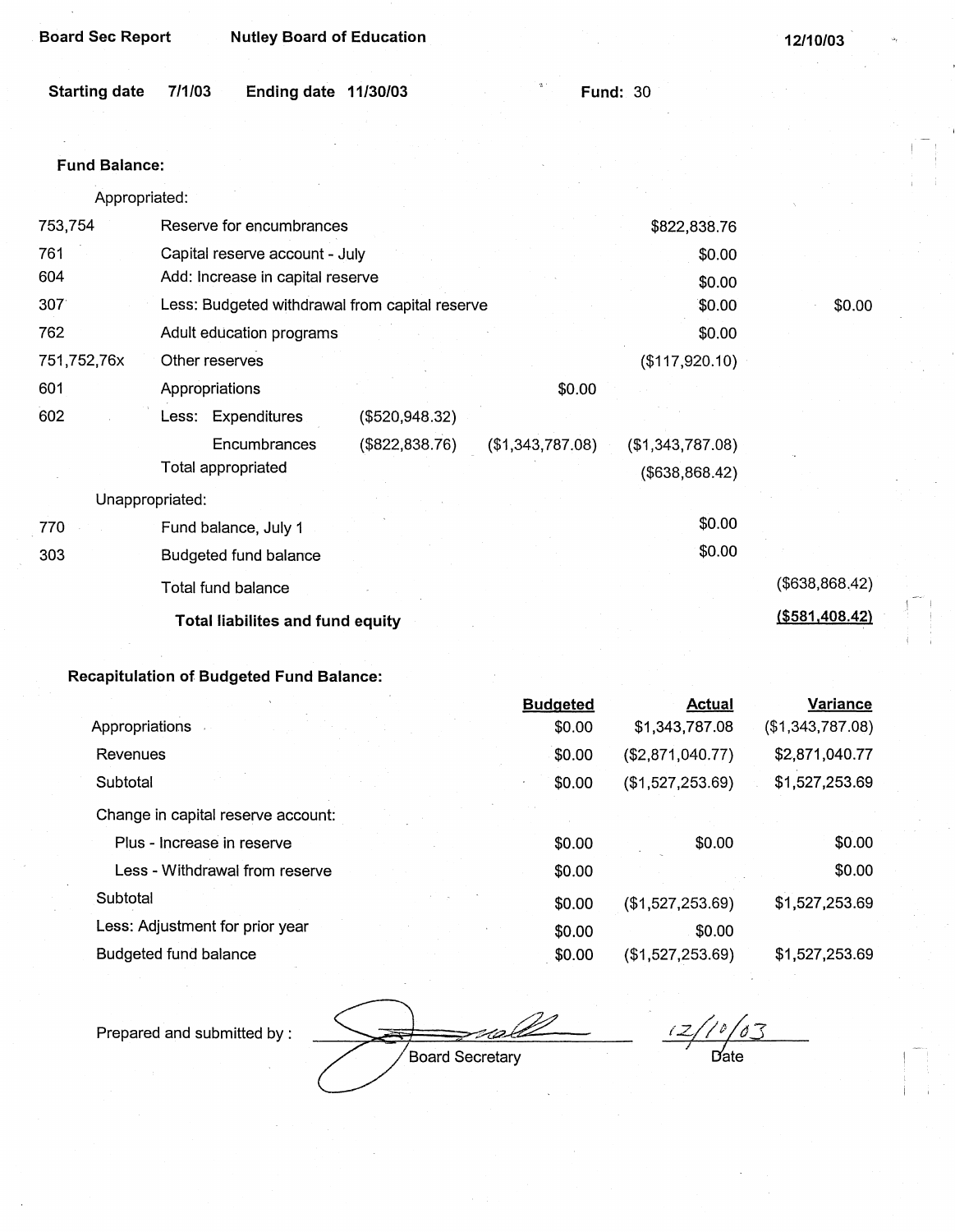**Board Sec Report Nutley Board of Education** 

**12/10/03** 

| Starting date 7/1/03 | Ending date 11/30/03 |  | <b>Fund: 40</b> |
|----------------------|----------------------|--|-----------------|

|                                                          | <b>Assets and Resources</b> |                |             |
|----------------------------------------------------------|-----------------------------|----------------|-------------|
| Assets:                                                  |                             |                |             |
| Cash in bank<br>101                                      |                             |                | \$9,699.88  |
| $102 - 106$<br>Cash Equivalents                          |                             |                | \$0.00      |
| Investments<br>111                                       |                             |                | \$0.00      |
| Capital Reserve Account<br>116                           |                             |                | \$0.00      |
| Tax levy Receivable<br>121                               |                             |                | \$0.00      |
|                                                          |                             |                |             |
| Accounts Receivable:                                     |                             |                |             |
| 132<br>Interfund                                         |                             | \$0.00         |             |
| Intergovernmental - State<br>141                         |                             | \$0.00         |             |
| Intergovernmental - Federal<br>142                       |                             | \$0.00         |             |
| 143<br>Intergovernmental - Other                         |                             | \$0.00         |             |
| 153, 154<br>Other (net of estimated uncollectable of \$_ |                             | \$0.00         | \$0.00      |
| Loans Receivable:                                        |                             |                |             |
| 131<br>Interfund                                         |                             | \$0.00         |             |
| Other (Net of estimated uncollectable of \$<br>151, 152  |                             | \$0.00         | \$0.00      |
| <b>Other Current Assets</b>                              |                             |                | \$0.00      |
| <b>Resources:</b>                                        |                             |                |             |
|                                                          |                             |                |             |
| 301<br><b>Estimated revenues</b>                         |                             | \$141,818.00   |             |
| 302<br>Less revenues                                     |                             | (\$137,217.00) | \$4,601.00  |
| <b>Total assets and resources</b>                        |                             |                | \$14,300.88 |
|                                                          | Liabilities and fund equity |                |             |
| <b>Liabilities:</b>                                      |                             |                |             |
|                                                          |                             |                |             |
|                                                          |                             |                |             |
| 411<br>Intergovernmental accounts payable - state        |                             |                | \$0.00      |
| 421<br>Accounts payable                                  |                             |                | \$0.00      |
| 431<br>Contracts payable                                 |                             |                | \$0.00      |
| 451<br>Loans payable                                     |                             |                | \$0.00      |
| 481<br>Deferred revenues                                 |                             |                | \$0.00      |
| Other current liabilites                                 |                             |                | \$0.00      |

**Total liabilities** 

I

**\$0.00**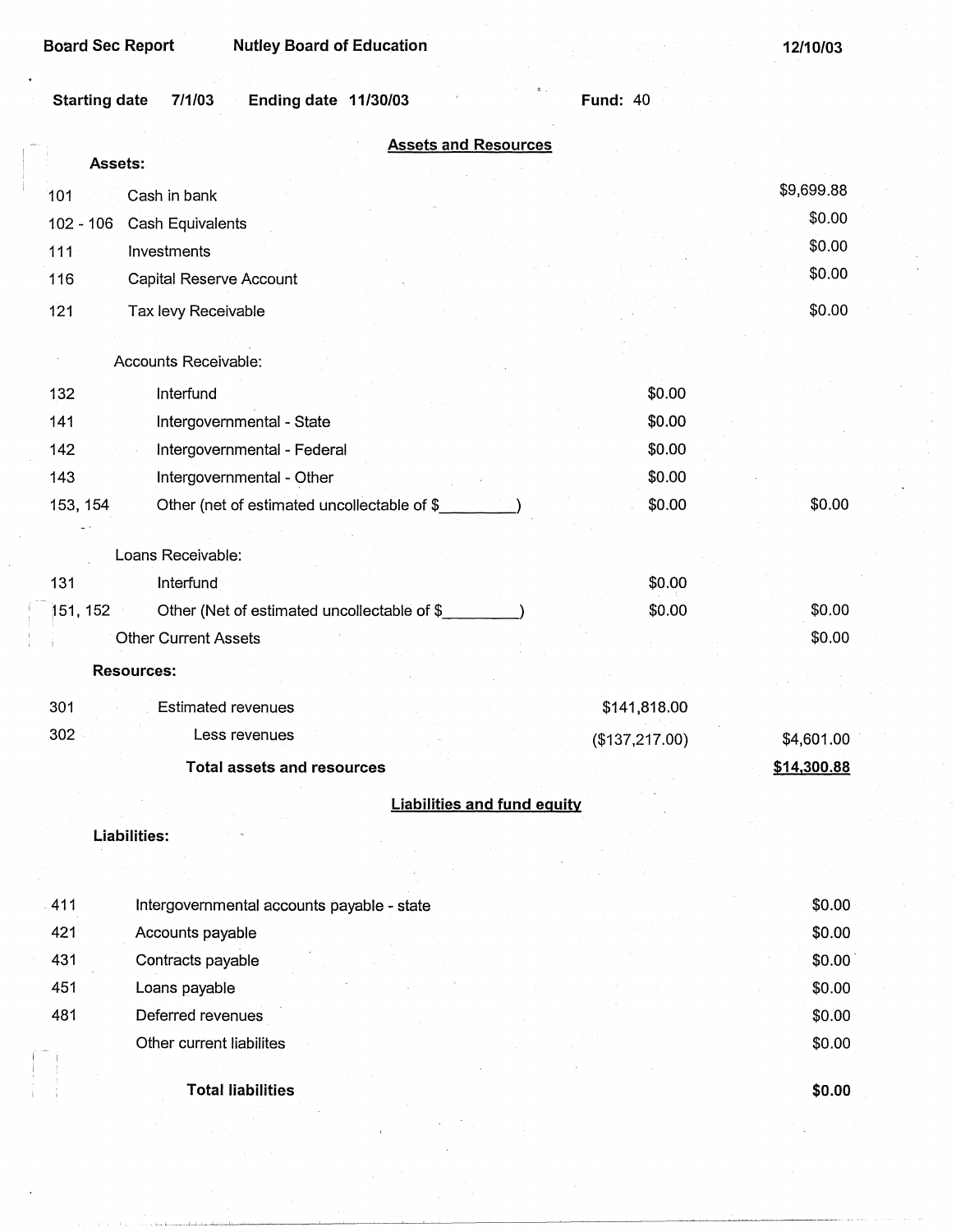| <b>Board Sec Report</b> |        | <b>Nutley Board of Education</b> |                 | 12/10/03 |
|-------------------------|--------|----------------------------------|-----------------|----------|
| <b>Starting date</b>    | 7/1/03 | Ending date 11/30/03             | <b>Fund: 40</b> |          |
|                         |        |                                  |                 |          |
| <b>Fund Balance:</b>    |        |                                  |                 |          |
| Appropriated:           |        |                                  |                 |          |

| \$0.00      |
|-------------|
|             |
|             |
|             |
|             |
|             |
|             |
|             |
|             |
|             |
| \$14,300.88 |
| \$14,300.88 |
|             |

|                                    | <b>Budgeted</b> | <b>Actual</b>  | Variance     |
|------------------------------------|-----------------|----------------|--------------|
| Appropriations                     | \$141,818.00    | \$141,817.50   | \$0.50       |
| Revenues                           | (\$141, 818.00) | (\$137,217.00) | (\$4,601.00) |
| Subtotal                           | \$0.00          | \$4,600.50     | (\$4,600.50) |
| Change in capital reserve account: |                 |                |              |
| Plus - Increase in reserve         | \$0.00          | \$0.00         | \$0.00       |
| Less - Withdrawal from reserve     | \$0.00          |                | \$0.00       |
| Subtotal                           | \$0.00          | \$4,600.50     | (\$4,600.50) |
| Less: Adjustment for prior year    | \$0.00          | \$0.00         |              |
| Budgeted fund balance              | \$0.00          | \$4,600.50     | (\$4,600.50) |

Prepared and submitted by :

Board Secretary

 $\angle$ '03  $Date$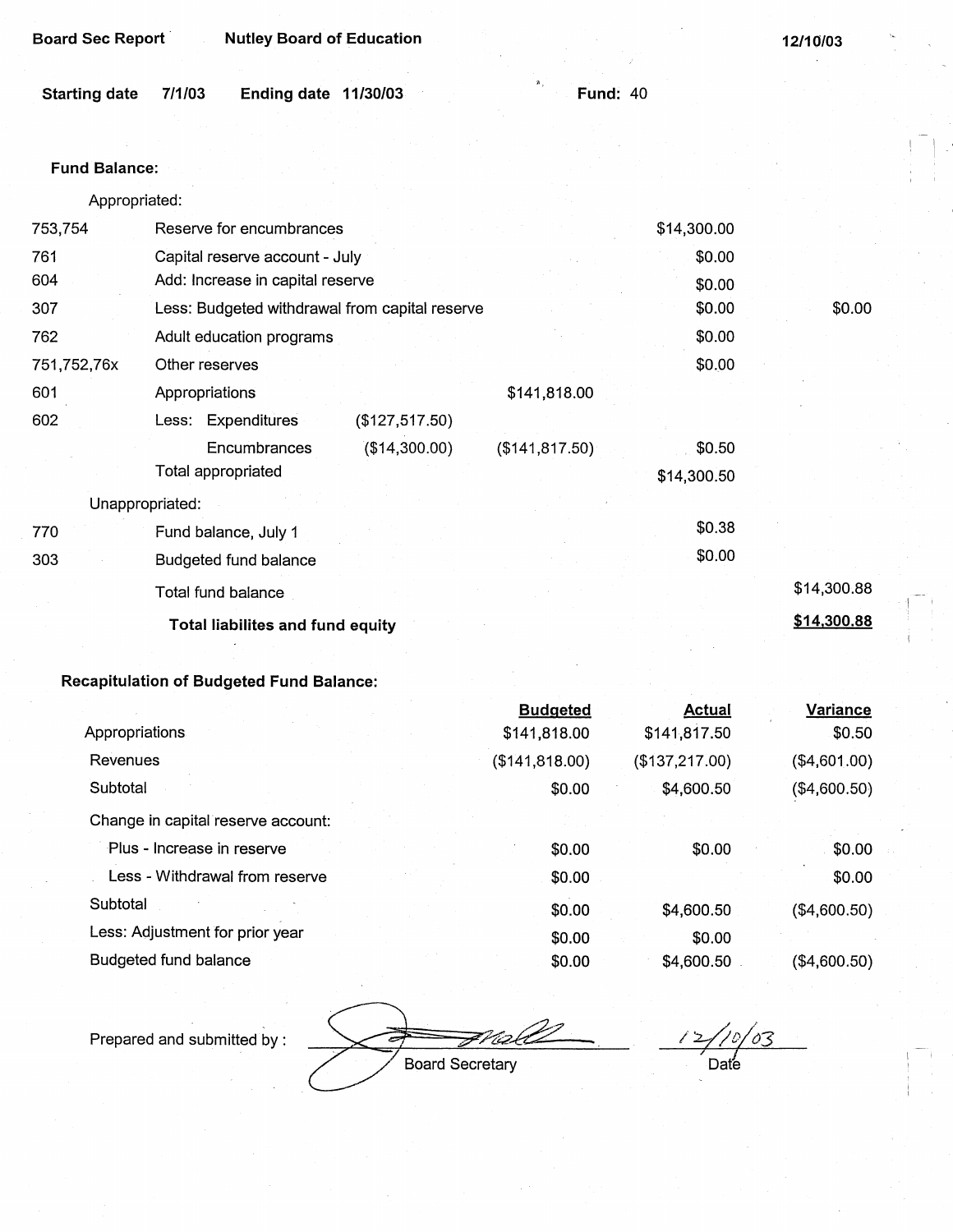**12/10/03** 

| Starting date<br>7/1/03 | Ending date $11/30/03$ |
|-------------------------|------------------------|
|-------------------------|------------------------|

**Fund:** 50

|             | <b>Assets and Resources</b><br>Assets:      |                |                  |
|-------------|---------------------------------------------|----------------|------------------|
|             |                                             |                |                  |
| 101         | Cash in bank                                |                | (\$101,812.93)   |
| $102 - 106$ | Cash Equivalents                            |                | \$150.00         |
| 111         | Investments                                 |                | \$0.00           |
| 116         | Capital Reserve Account                     |                | \$0.00           |
| 121         | Tax levy Receivable                         |                | \$0.00           |
|             | Accounts Receivable:                        |                |                  |
| 132         | Interfund                                   | \$0.00         |                  |
| 141         | Intergovernmental - State                   | \$0.00         |                  |
| 142         | Intergovernmental - Federal                 | \$0.00         |                  |
| 143         | Intergovernmental - Other                   | \$0.00         |                  |
| 153, 154    | Other (net of estimated uncollectable of \$ | \$0.00         | \$0.00           |
|             |                                             |                |                  |
|             | Loans Receivable:                           |                |                  |
| 131         | Interfund                                   | \$0.00         |                  |
| 151, 152    | Other (Net of estimated uncollectable of \$ | \$0.00         | \$0.00           |
|             | <b>Other Current Assets</b>                 |                | \$13,749.02      |
|             | <b>Resources:</b>                           |                |                  |
| 301         | <b>Estimated revenues</b>                   | \$0.00         |                  |
| 302         | Less revenues                               |                |                  |
|             |                                             | (\$135,668.21) | (\$135,668.21)   |
|             | <b>Total assets and resources</b>           |                | ( \$223, 582.12) |
|             | <b>Liabilities and fund equity</b>          |                |                  |
|             | Liabilities:                                |                |                  |
| 101         | Cash in bank                                |                | (\$101, 812.93)  |
| 411         | Intergovernmental accounts payable - state  |                | \$0.00           |
| 421         | Accounts payable                            |                | \$0.00           |
| 431         | Contracts payable                           |                | \$0.00           |
| 451         | Loans payable                               |                | \$0.00           |
| 481         | Deferred revenues                           |                | \$4,648.54       |
|             | Other current liabilites                    |                | \$19,764.44      |
|             |                                             |                |                  |
|             | <b>Total liabilities</b>                    |                | \$24,412.98      |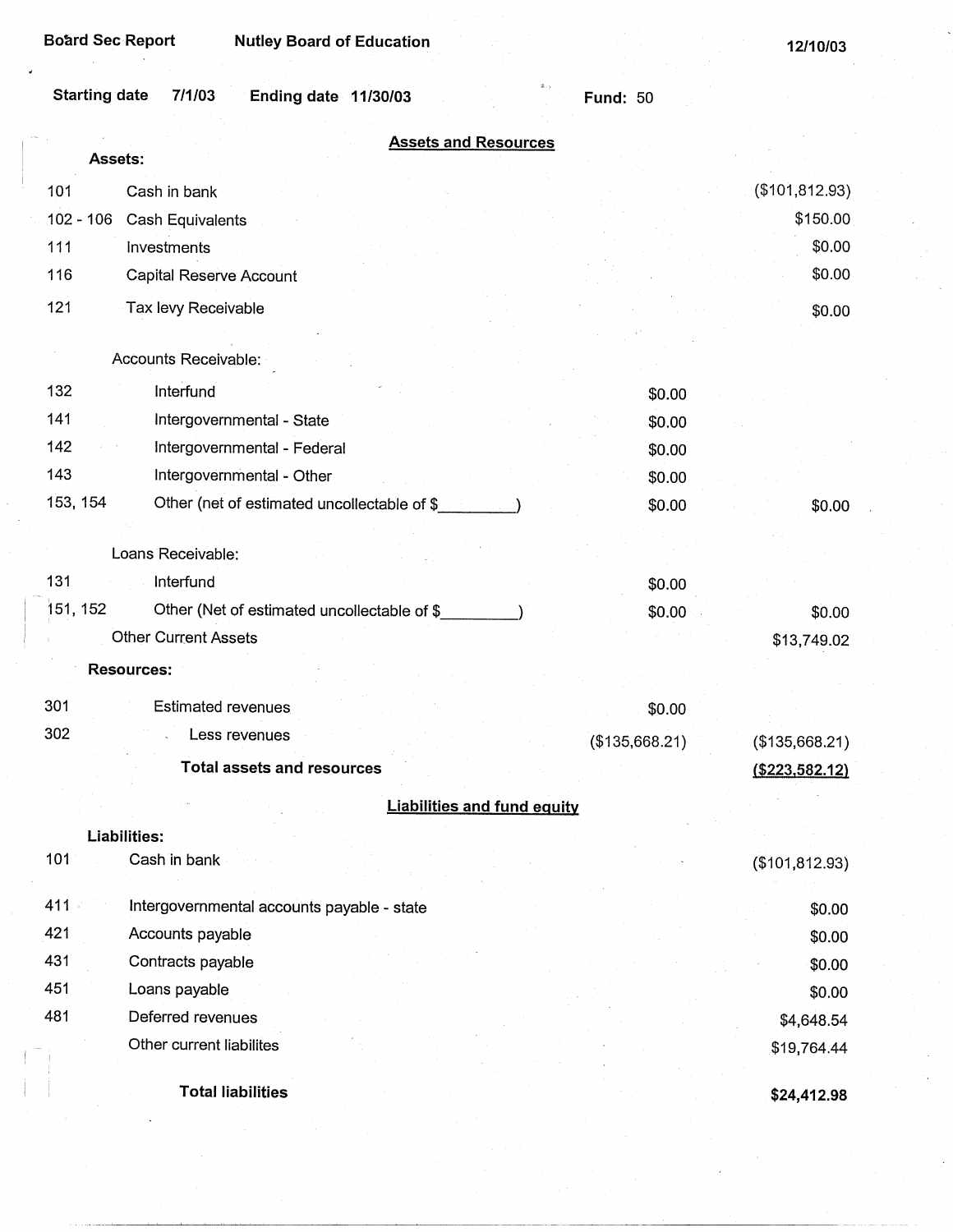| <b>Board Sec Report</b> | <b>Nutley Board of Education</b>               |                |                 | 12/10/03         |
|-------------------------|------------------------------------------------|----------------|-----------------|------------------|
| <b>Starting date</b>    | 7/1/03<br>Ending date 11/30/03                 | $a$ .          | <b>Fund: 50</b> |                  |
|                         |                                                |                |                 |                  |
| <b>Fund Balance:</b>    |                                                |                |                 |                  |
| Appropriated:           |                                                |                |                 |                  |
| 753,754                 | Reserve for encumbrances                       |                | \$326,904.76    |                  |
| 761                     | Capital reserve account - July                 |                | \$0.00          |                  |
| 604                     | Add: Increase in capital reserve               |                | \$0.00          |                  |
| 307                     | Less: Budgeted withdrawal from capital reserve |                | \$0.00          | \$0.00           |
| 762                     | Adult education programs                       |                | \$0.00          |                  |
| 751,752,76x             | Other reserves                                 |                | \$0.00          |                  |
| 601                     | Appropriations                                 | \$101.45       |                 |                  |
| 602                     | Less: Expenditures<br>(\$247,995.10)           |                |                 |                  |
|                         | Encumbrances<br>(\$326,904.76)                 | (\$574,899.86) | (\$574,798.41)  |                  |
|                         | Total appropriated                             |                | (\$247,893.65)  |                  |
| Unappropriated:         |                                                |                |                 |                  |
| 770                     | Fund balance, July 1                           |                | \$0.00          |                  |
| 303                     | <b>Budgeted fund balance</b>                   |                | (\$101.45)      |                  |
|                         | Total fund balance                             |                |                 | (\$247,995.10)   |
|                         | Total liabilites and fund equity               |                |                 | ( \$223, 582.12) |

|                                    | <b>Budgeted</b> | Actual         | Variance         |
|------------------------------------|-----------------|----------------|------------------|
| Appropriations                     | \$101.45        | \$574,899.86   | (\$574,798.41)   |
| Revenues                           | \$0.00          | (\$135,668.21) | \$135,668.21     |
| Subtotal                           | \$101.45        | \$439,231.65   | (\$439,130.20)   |
| Change in capital reserve account: |                 |                |                  |
| Plus - Increase in reserve         | \$0.00          | \$0.00         | \$0.00           |
| Less - Withdrawal from reserve     | \$0.00          |                | \$0.00           |
| Subtotal                           | \$101.45        | \$439,231.65   | $(\$439,130.20)$ |
| Less: Adjustment for prior year    | \$0.00          | \$0.00         |                  |
| Budgeted fund balance              | \$101.45        | \$439,231.65   | (\$439,130.20)   |

Prepared and submitted by :

Board Secretary

 $\frac{1}{\sqrt{10}}$  as  $12/$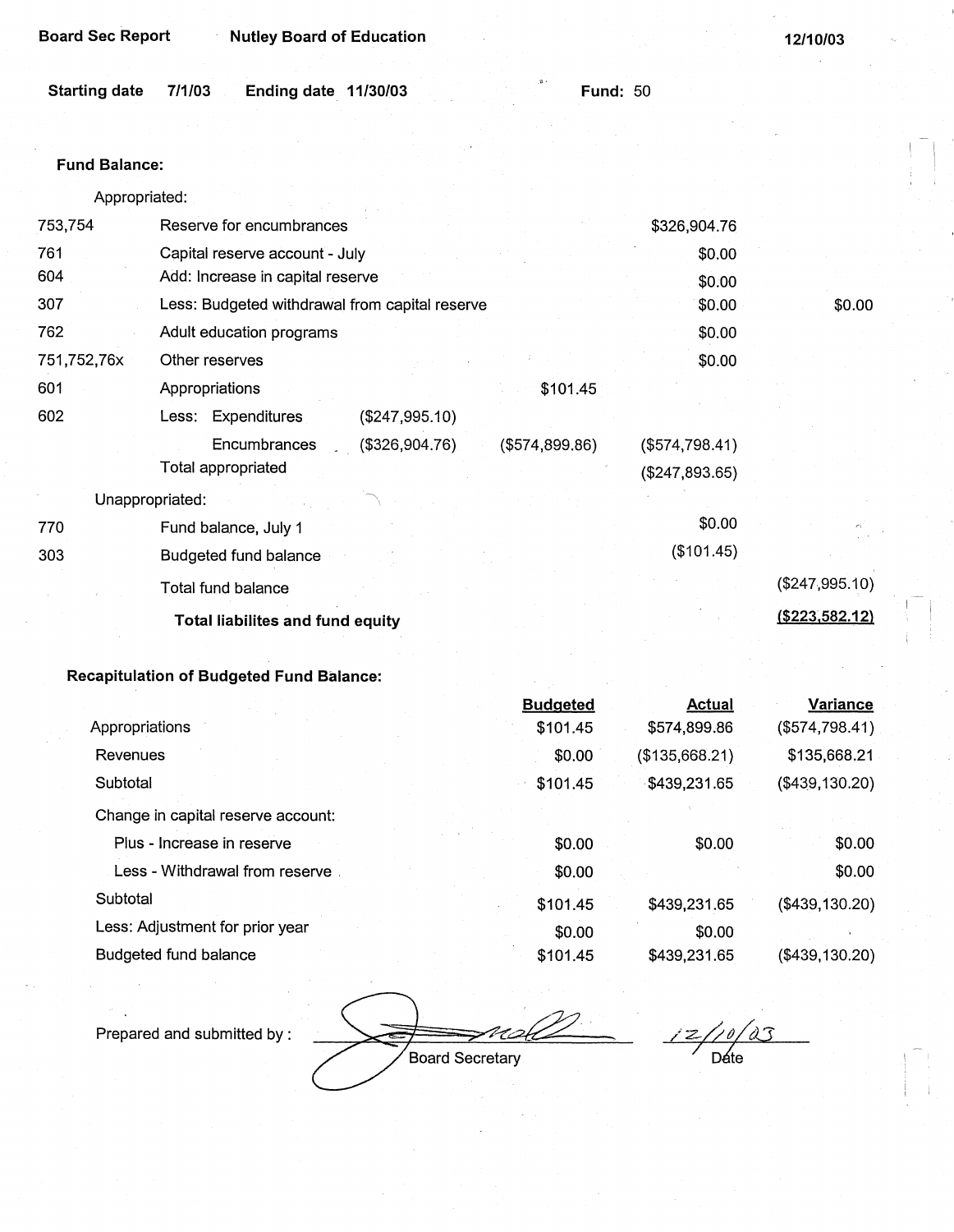**Fund:** 55

| Starting date<br>7/1/03<br><b>Ending date 11/30/03</b> |  |
|--------------------------------------------------------|--|
|--------------------------------------------------------|--|

| <b>Assets and Resources</b>                             |                |                |
|---------------------------------------------------------|----------------|----------------|
| Assets:                                                 |                |                |
| 101<br>Cash in bank                                     |                | \$134,949.54   |
| $102 - 106$<br>Cash Equivalents                         |                | \$300.00       |
| 111<br>Investments                                      |                | \$0.00         |
| 116<br>Capital Reserve Account                          |                | \$0.00         |
| 121<br>Tax levy Receivable                              |                | \$0.00         |
| Accounts Receivable:                                    |                |                |
| 132<br>Interfund                                        | \$0.00         |                |
| 141<br>Intergovernmental - State                        | \$0.00         |                |
| 142<br>Intergovernmental - Federal                      | \$0.00         |                |
| 143<br>Intergovernmental - Other                        | \$0.00         |                |
| 153, 154<br>Other (net of estimated uncollectable of \$ | \$1,792.36     | \$1,792.36     |
|                                                         |                |                |
| Loans Receivable:                                       |                |                |
| Interfund<br>131                                        | \$0.00         |                |
| 151, 152<br>Other (Net of estimated uncollectable of \$ | \$0.00         | \$0.00         |
| <b>Other Current Assets</b>                             |                | \$0.00         |
| <b>Resources:</b>                                       |                |                |
| 301<br><b>Estimated revenues</b>                        | \$0.00         |                |
| 302<br>Less revenues                                    | (\$144,518.18) | (\$144,518.18) |
| <b>Total assets and resources</b>                       |                | (\$7,476.28)   |
| <b>Liabilities and fund equity</b>                      |                |                |
| <b>Liabilities:</b>                                     |                |                |
|                                                         |                |                |
|                                                         |                |                |
| 411<br>Intergovernmental accounts payable - state       |                | \$0.00         |
| 421<br>Accounts payable                                 |                | \$0.00         |
| 431<br>Contracts payable                                |                | \$0.00         |
| 451<br>Loans payable                                    |                | \$0.00         |
| 481<br>Deferred revenues                                |                | \$0.00         |
| Other current liabilites                                |                | \$183,758.26   |
| <b>Total liabilities</b>                                |                | \$183,758.26   |

**\$183,758.26**